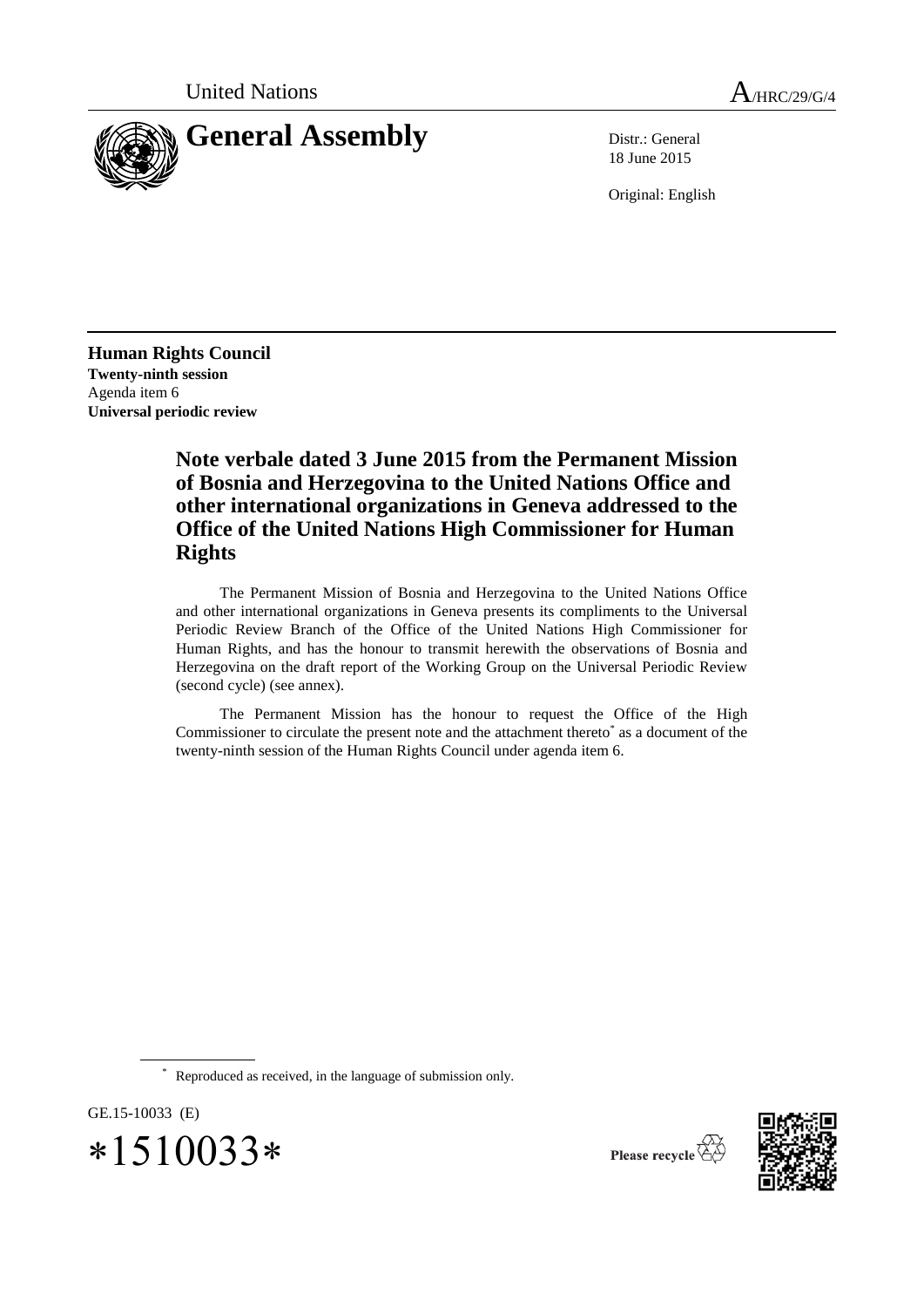# **Annex**

*[English only]*

# **Observations of Bosnia and Herzegovina on the draft report of the Working Group on the Universal Periodic Review – Second cycle (A/HRC/WG.6/20/L.X)**

**Rights of the Child**

**Recommendations 107.1. and 107.2., 107.106., 107.107., 107.18., 107.25., 107.70. 107.75., 107.76., 107.77., 107.79., 107.101., 107.140., 107.141., 107.142., 107.144. and 107.145. are accepted.**

**Recommendations 107.19., 107.74., 107.78., 107.88., 107.135. and 107.147. are partially accepted.**

### **Recommendation 107.19**

As a continuation of on-going activities to implement the UN Convention on the Rights of the Child, in July 2011, the Council of Ministers adopted the Action Plan for Children in Bosnia and Herzegovina for the period  $2011 - 2014$ , which defined the priority objectives and measures to take for the protection of children. The Republika Srpska Government believes that the development of programmes to protect children is within exclusive competence of the Entities, while the Government of the Federation of Bosnia and Herzegovina has accepted the recommendation. The recommendation is acceptable insofar as it relates to possible recruitment and use of children in armed conflicts and to fulfilment of international obligations and commitments under international conventions.

#### **Recommendation 107.74**

Bosnia and Herzegovina has continued follow-up activities to improve the human rights of children in BiH and implement the recommendation of the Committee on the Rights of the Child. The Republika Srpska Government has reported that the implementation of the Family Law, the Criminal Code and the Law on Misdemeanours ensured adequate protection of the child from all forms of violence and abuse in accordance with international standards, while the Government of the Federation of Bosnia and Herzegovina has accepted the recommendation. The recommendation is acceptable insofar as it relates to the process of harmonization of the laws applicable in BiH.

#### **Recommendation 107.78**

Owing to a continuous process of accession to new conventions and protocols as well as to recommendations of CRC, Bosnia and Herzegovina should further improve the existing laws that apply in BiH. The position of the Republika Srpska Government is that this Entity's most recent amendments to the Criminal Code have brought about compliance with international conventions and standards, while the Government of the Federation of Bosnia and Herzegovina has accepted the recommendation. The recommendation is acceptable insofar as it relates to the further process of bringing the legislation into line not only with UN international standards but also with EU acquis standards at the appropriate levels of government in accordance with the constitutional competences of Bosnia and Herzegovina and Entities.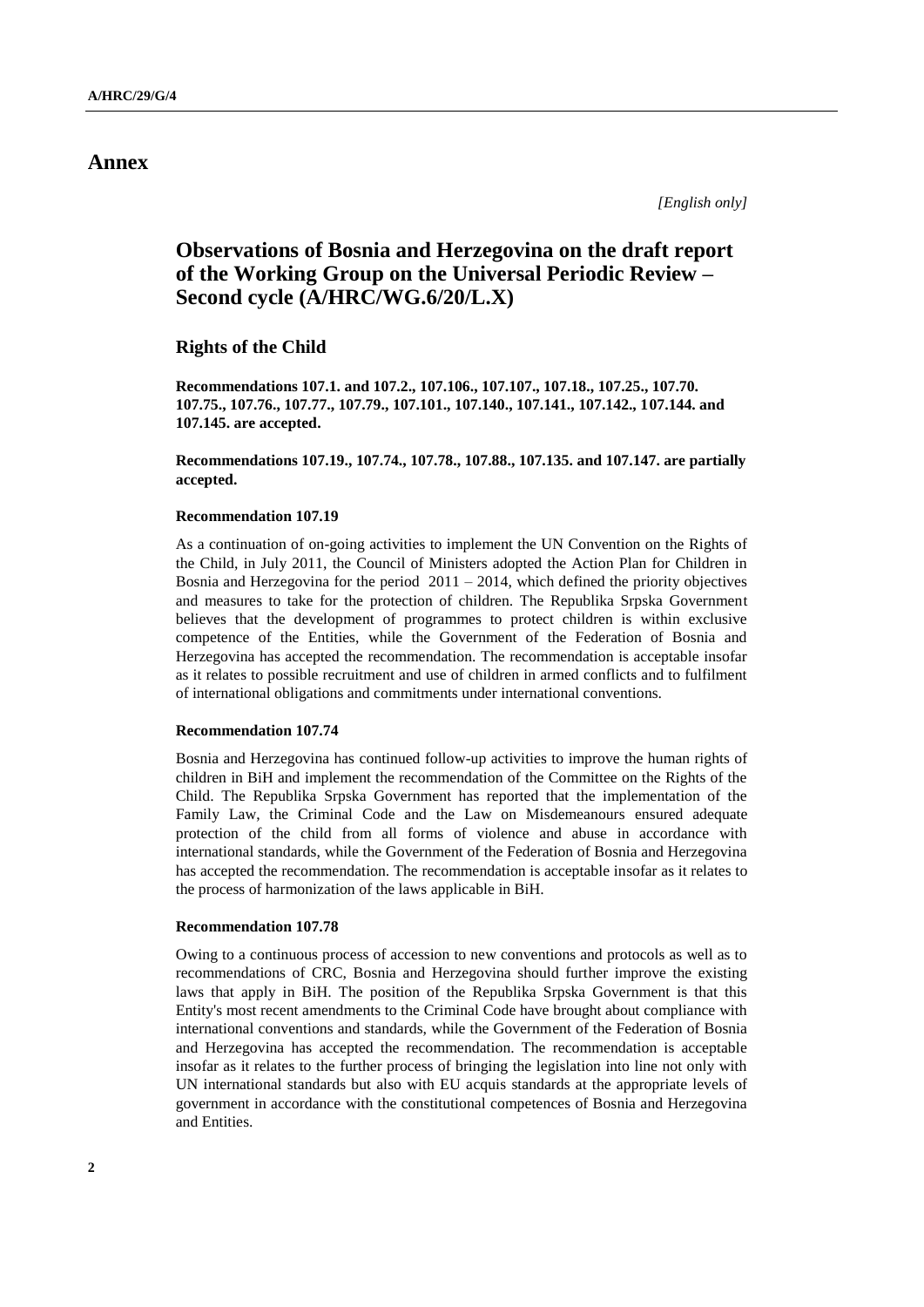#### **Recommendation 107.88**

In January 2015, the Council of Ministers adopted an analytical report on the implementation of the 2011 – 2014 Action Plan for Children, which was based on an assessment of the degree the measures had been implemented. The position of the Republika Srpska Government is that a comprehensive national law on the rights of the child cannot be enacted, because this is a matter within competence of Entities, while the Government of the Federation of Bosnia and Herzegovina has accepted the recommendation. The recommendation is acceptable insofar as it relates to ensuring the effective ways of reporting violence against children and to taking initiatives for the adoption of the Framework Law on the Rights of the Child at the state level.

#### **Recommendation 107.135**

In accordance with the Constitution of Bosnia and Herzegovina, the Republika Srpska, ten cantons in the Federation of BiH and Brcko District of BiH have complete and undivided competence over education. The position of the Republika Srpska Government is that the recommendation conflicts with the constitutional competencies over education, while the Government of the Federation of Bosnia and Herzegovina has accepted the recommendation. The recommendation is acceptable insofar as it relates to all levels of government ensuring that the content of school textbooks promotes and encourages tolerance among ethnic minority groups in BiH.

### **Recommendation 107.147**

In accordance with the Constitution of Bosnia and Herzegovina, the Republika Srpska, ten cantons in the Federation of BiH and Brcko District of BiH have complete and undivided competence over education. The position of the Republika Srpska Government is that that the recommendation conflicts with the constitutional competencies over education, while the Government of the Federation of Bosnia and Herzegovina and appropriate cantonal ministries that transmitted their positions have accepted the recommendation. The recommendation is acceptable insofar as it relates to taking an initiative to design a single harmonized national school core curriculum, agreed upon by the representatives of the country's ethnic groups and national minorities of BiH.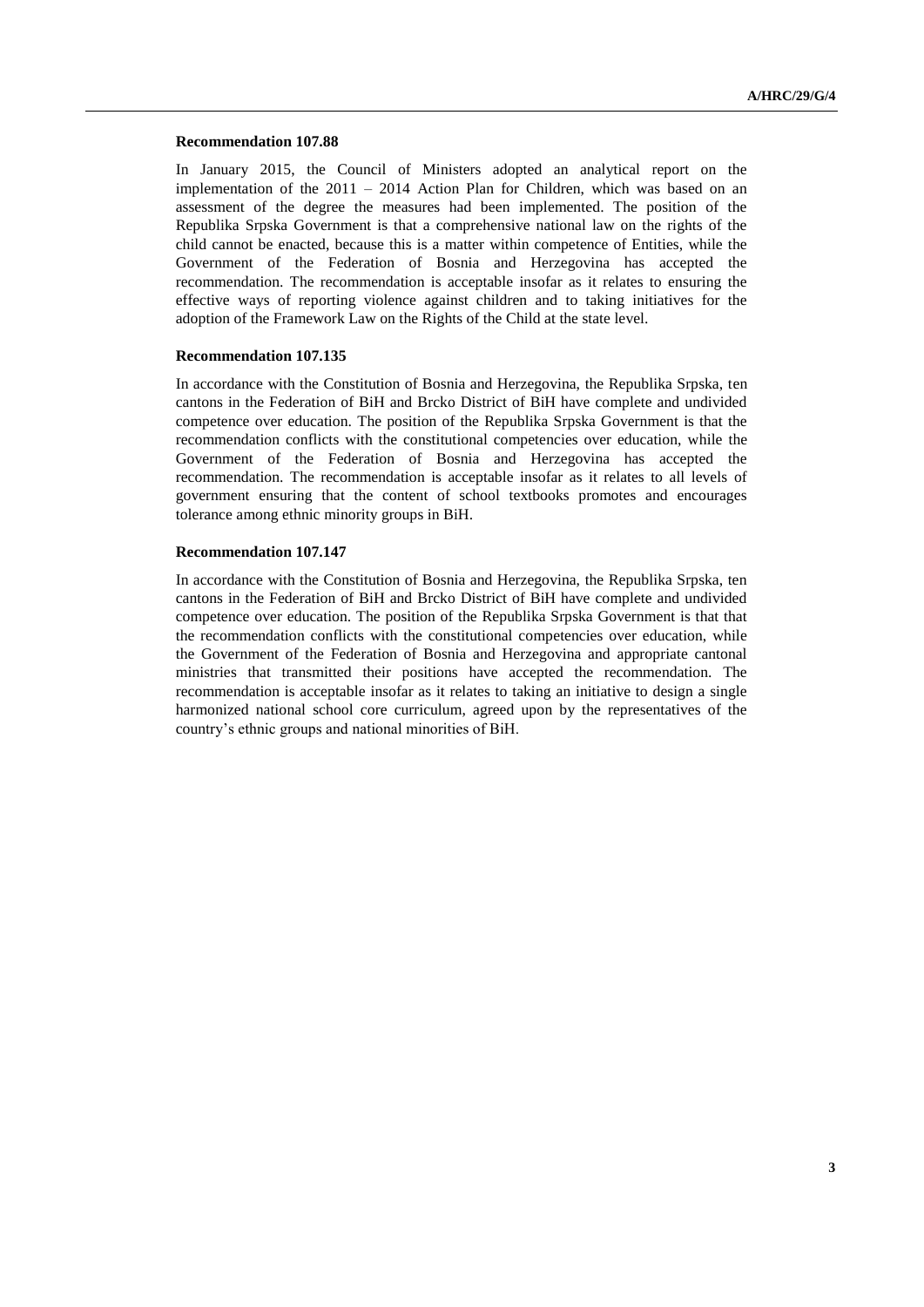### **Constitutional changes**

**Recommendations 107.3., 107.123., 107.124., 107.125., 107.126., 107.127., 107.128. and 107.129. are accepted.** 

### **Justice and anti-discrimination**

**Recommendations 107.4. and 107.57. are accepted.**

### **Effective judiciary in human rights protection**

**Recommendations 107.92., 107.93. and 107.101. are accepted.**

#### **Recommendations 107.94., 107.95., 107.96. are partially accepted**

#### **Recommendation 107.94**

Bosnia and Herzegovina applies four laws relating to the protection of witnesses that need continued coordination and improvement. The position regarding the quality of witness protection is different, with the Ministry of Security and the Government of the Federation being in favour of this recommendation and the Republika Srpska Government having the position that this Entity adequately implements the witness protection program.

#### **Recommendation 107.95.**

With regard to transfer of competences, the Enitity Governments in Bosnia and Herzegovina have different positions, the Republika Srpska Government having the position that it does not accept transfer of competences from the Entities to the level of Bosnia and Herzegovina.

This recommendation is inconsistent with the Constitution of BiH, Entity constitutions and recommendations from structural dialogue on judicial reform between the EU and BiH.

#### **Recommendation 107.96.**

The position of the Republika Srpska is that it does not accept this recommendation because the legal provisions governing preventive detention fully complies with international standards in this area and due process is ensured in all cases of detention without any exceptions.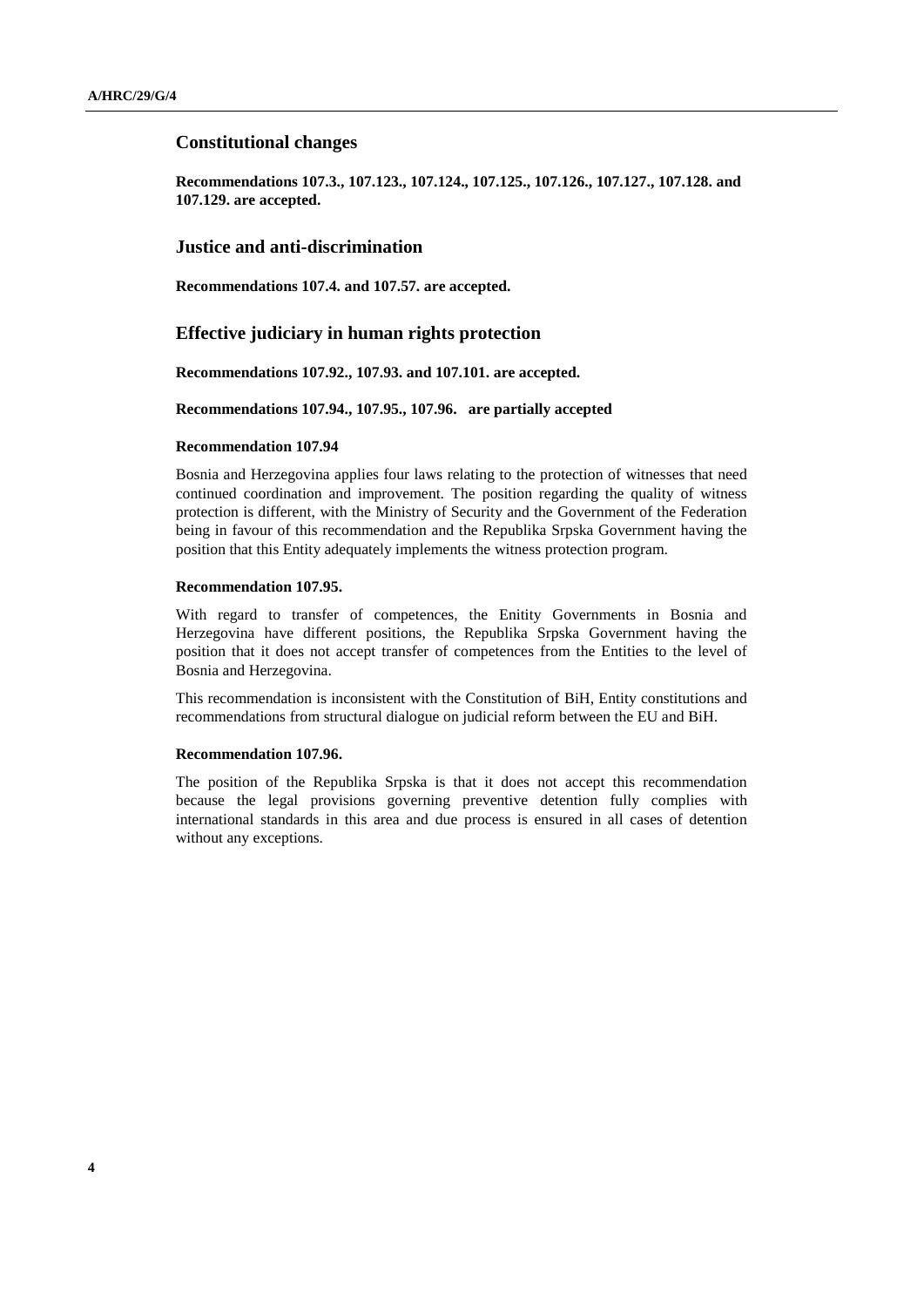### **Human rights promotion and protection**

**Recommendations 107.5., 107.104., 107.105., 107.16., 107.17., 107.21., 107.23. and 107.122. are accepted.**

# **Ombudsmen**

**Recommendations 107.6., 107.7., 107.8., 107.9., 107.10., 107.11. and 107.12. are accepted.**

#### **Recommendations 107.13., 107.14. and 107.15. are partially accepted**

The establishment of the National Preventive Mechanism (NPM) under the Optional Protocol to the UN Convention against Torture is an activity that the authorities of Bosnia and Herzegovina are trying to implement, but there are different positions in connection with the establishment of modalities of this mechanism. The Republika Srpska Government suggests that the prevention mechanisms should be established at all levels in accordance with multilayer division of competences, but the positions of other institutions concerned is that they support the establishment of a NPM; so, activities to fulfil obligations under the Optional Protocol to the UN Convention against Torture will continue in the future.

# **Vulnerable group rights**

**Recommendations 107.20., 107.22., 107.26., 107.37., 107.39. 107.50., 107.51., 107.52., 107.53., 107.58., 107.98. 107.136., 107.139. and 107.143. are accepted**

### **Recommendations 107.59., 107.60., 107.61., 107.62., 107.63. and 107.64. are partially accepted**

Bosnia and Herzegovina is taking steps to pass and harmonize laws relating to processing of war crimes cases and sexual violence cases following international standards and programmes designed to ensure effective access to justice for all victims of wartime sexual violence and to thoroughly investigate acts of sexual violence committed during the conflict. In recent years, the judiciary and other relevant authorities have significantly improved and accelerated procedures related to the provision of justice, reparation and rehabilitation to the victims of wartime rape and sexual violence. The Republika Srpska Government has not accepted these recommendations expressing the opinion that most of these activities have already been implemented while the position of the Government of the Federation of BiH and the authorities at the level of Bosnia and Herzegovina is that, based on this recommendation, further activities should be intensified to improve their protection.

Bosnia and Herzegovina makes efforts to implement the National War Crimes Prosecution Strategy and to amend the Criminal Code regarding the definition of war crimes of sexual violence in accordance with international standards.

Training of judges and prosecutors in BiH is carried out by the Entity training centres with a view to making progress in resolving pending cases, as well as those involving war crimes and sexual violence.

With regard to the recommendation relating to different types of initiatives and analysis of the situation with recommendations given and the recommendations relating to the implementation of the Council of Europe Convention on Preventing and Combating Violence against Women and Domestic Violence, the Republika Srpska has taken a position that these recommendations should be partially accepted.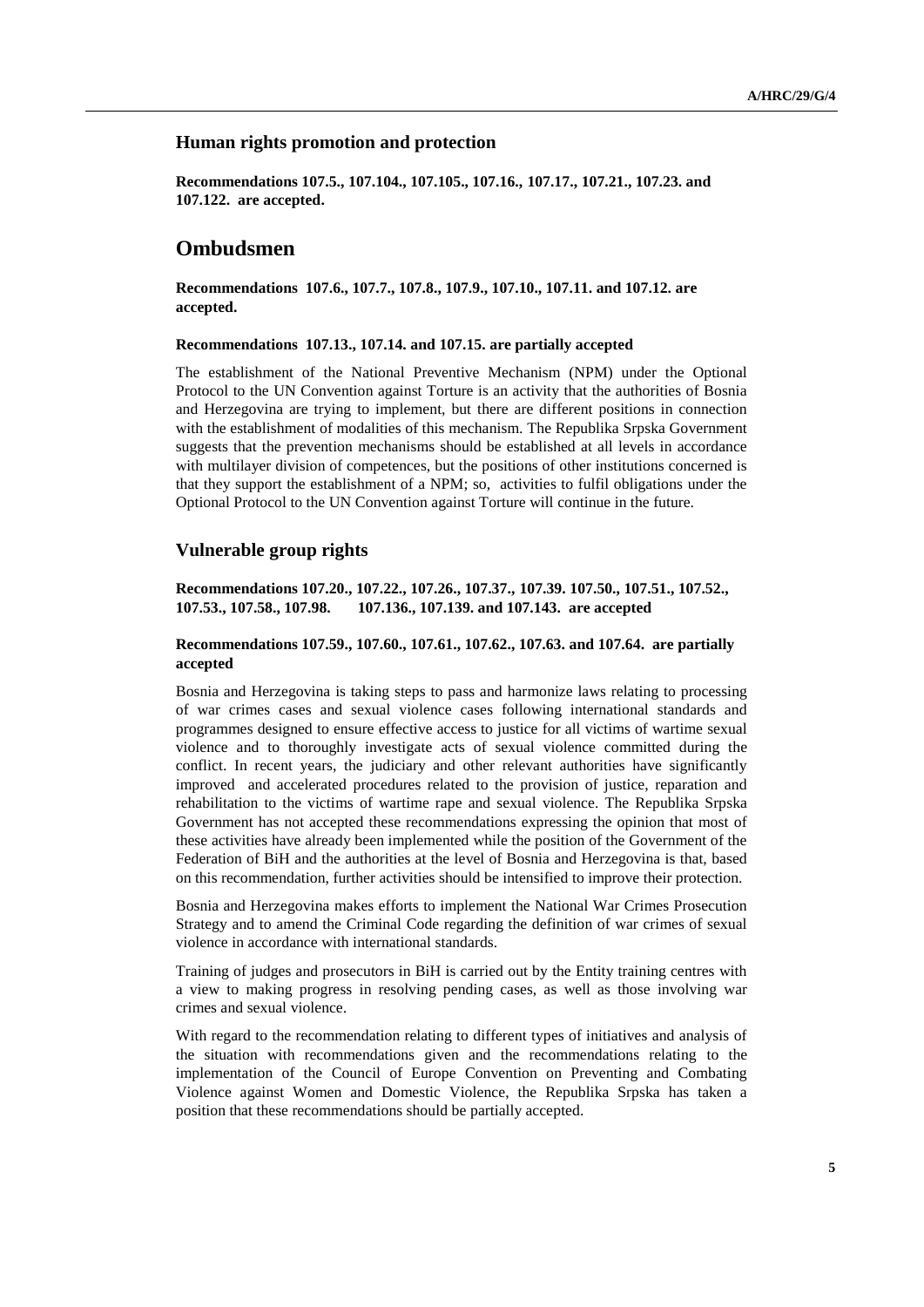#### **Recommendations 107.97., 107.99., 107.100. and 107.134. are partially accepted.**

#### **Recommendation 107.97**

Bosnia and Herzegovina has sought to get agreement on a legal solution to the rights of victims of torture in BiH, in which a proposal for solution to the reparation / compensation to victims of torture is to be regulated in a uniform way for all victims of torture in BiH. Given there are still different views on this issue by the Entity governments, in the coming period we expect reconciliation of the opinions of the Entity governments and relevant authorities of Bosnia and Herzegovina in terms of the legal solutions that will meet the needs of BiH and regulate the rights of victims of torture and the right to reparation / compensation.

#### **Recommendation 107.99**

Bosnia and Herzegovina will take actions to harmonize the BiH Criminal Code applied in war crimes cases, to define adequately the condition of victims of war and to provide necessary reparation. The Republika Srpska Government has already amended the Criminal Code to bring it in line with international conventions and standards in this matter and it is up to the Federation of BiH to make the same amendments.

#### **Recommendation 107.100**

Bosnia and Herzegovina authorities have been trying to harmonize the penal code applied in cases of war crimes. We remind you that the 18 July 2013 judgment of the European Court of Human Rights in Maktouf and Damjanovic against Bosnia and Herzegovina found that there had been a violation of Article 7, paragraph 1 of the European Convention for the Protection of Human Rights and Fundamental Freedoms in this particular case, i.e. that the 2003 Criminal Code was incorrectly applied instead of the 1976 SFRY Criminal Code in this particular case.

The Republika Srpska has partially accepted this recommendation with the position that we should apply the law in force at the time of the offense and a new law should be applied only if it is more favourable for the perpetrator. This correct position was confirmed by the judgments of the Court of Human Rights in Strasbourg. The Government of the Federation of BiH has not accepted this recommendation.

#### **Recommendation 107.134**

Bosnia and Herzegovina has a system in which all people in Bosnia Herzegovina including returnees, people with disabilities or Roma have access to public services, including health care and education without any discriminatory provisions in the valid legislation. The Government of the Federation of Bosnia and Herzegovina has not accepted this recommendation, while the Republika Srpska Government has accepted this recommendation. The recommendation is acceptable insofar as it relates to the improvement of this system of access to public services, including health care and education without any discriminatory provisions in the valid legislation.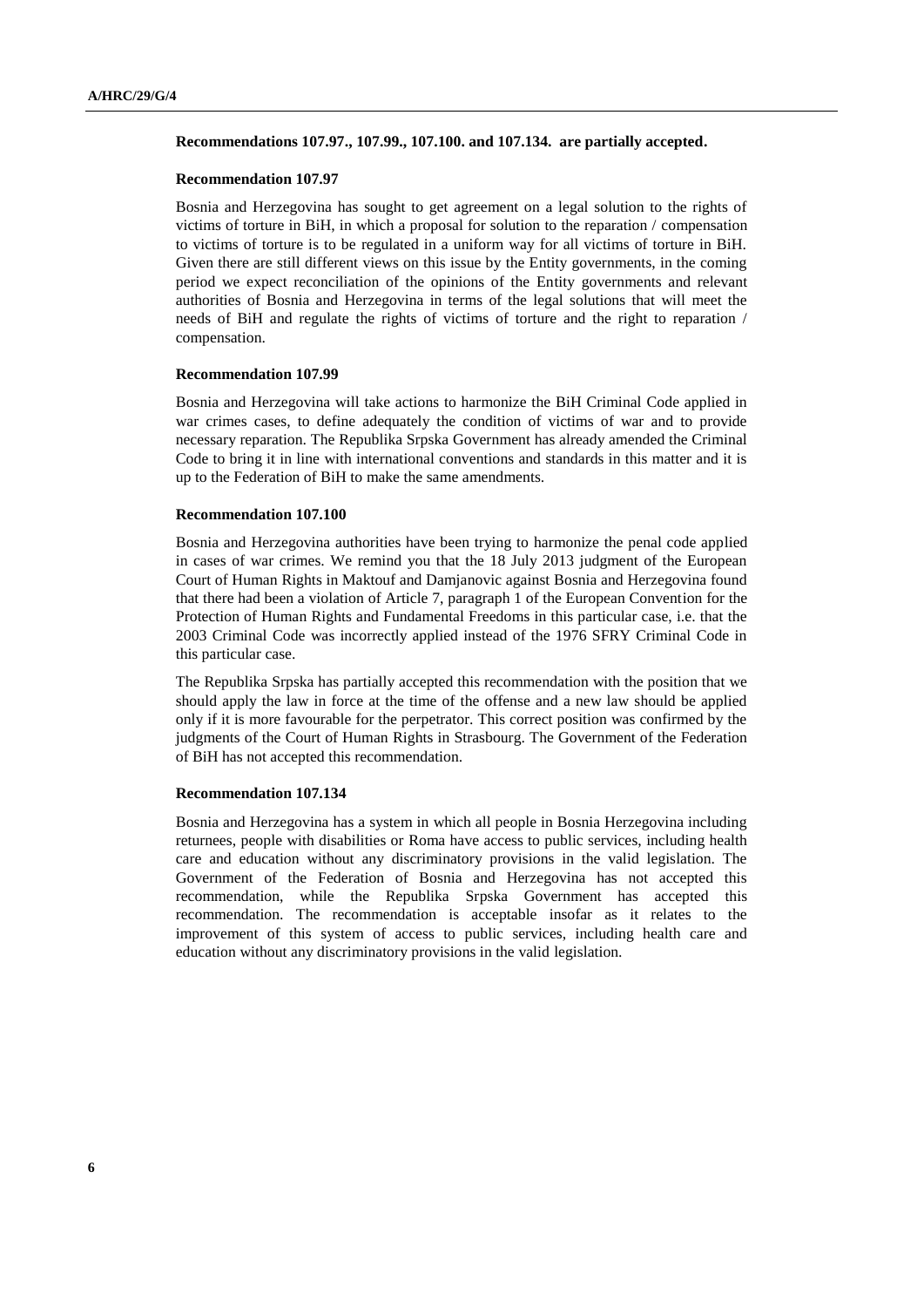# **Capacity building in the area of anti-discrimination**

### **Recommendations 107.24., 107.28., 107.29., 107.38., 107.39. and 107.142. are accepted.**

#### **Recommendation 107.27. and 107.30. are partially accepted.**

Bosnia and Herzegovina authorities have partially accepted recommendations 106.27. and 106.30. given by the Human Rights Council. The recommendations relate to the development of a national plan to combat discrimination and an anti-discrimination strategy and enforcement of the Law on the Prohibition of Discrimination. The Law on the Prohibition of Discrimination was passed in 2009 and guarantees that any person or group of persons who are considered to be discriminated against may seek protection of their rights in existing judicial and administrative proceedings. Bosnia and Herzegovina is a signatory to numerous international instruments that promote and protect human rights and freedoms and respects the principle of non-discrimination in various areas of social life. On the basis of data collected, BiH continuously reports to the international human rights bodies on the implementation of international agreements of multilateral character that it has signed, ratified or accepted by succession.

The Republika Srpska Government has taken the position that a national plan to combat discrimination and an anti-discrimination strategy should be developed at the Entity level due to constitutional competences in the fields that this matter covers. The recommendations have been accepted by the Federation of Bosnia and Herzegovina and Brčko District of Bosnia and Herzegovina.

# **Gender equality**

### **Recommendations 107.32., 107.34., 107.35., 107.36., 107.130., 107.131., 107.132. and 107.133. are accepted.**

#### **Recommendation 107.33. is partially accepted.**

The Law on Gender Equality is continuously developed through the activities of the Agency for Gender Equality and Entity gender centres and the second part of the recommendations relating to constitutional provisions prohibiting discrimination against women have already been incorporated in the provisions of the Constitutions of BiH and Entities prohibiting discrimination on the grounds of sex.

## **Minority rights**

**Recommendations 107.31., 107.40., 107.47., 107.108., 107.109., 107.119., 107.120., 107.121., 107.138., 107.146., 107.159., 107.160., 107.161., 107.162. and 107.163. are accepted.**

#### **Recommendation 107.46. is not accepted-**

Laws in Bosnia and Herzegovina do not contain discriminatory provisions.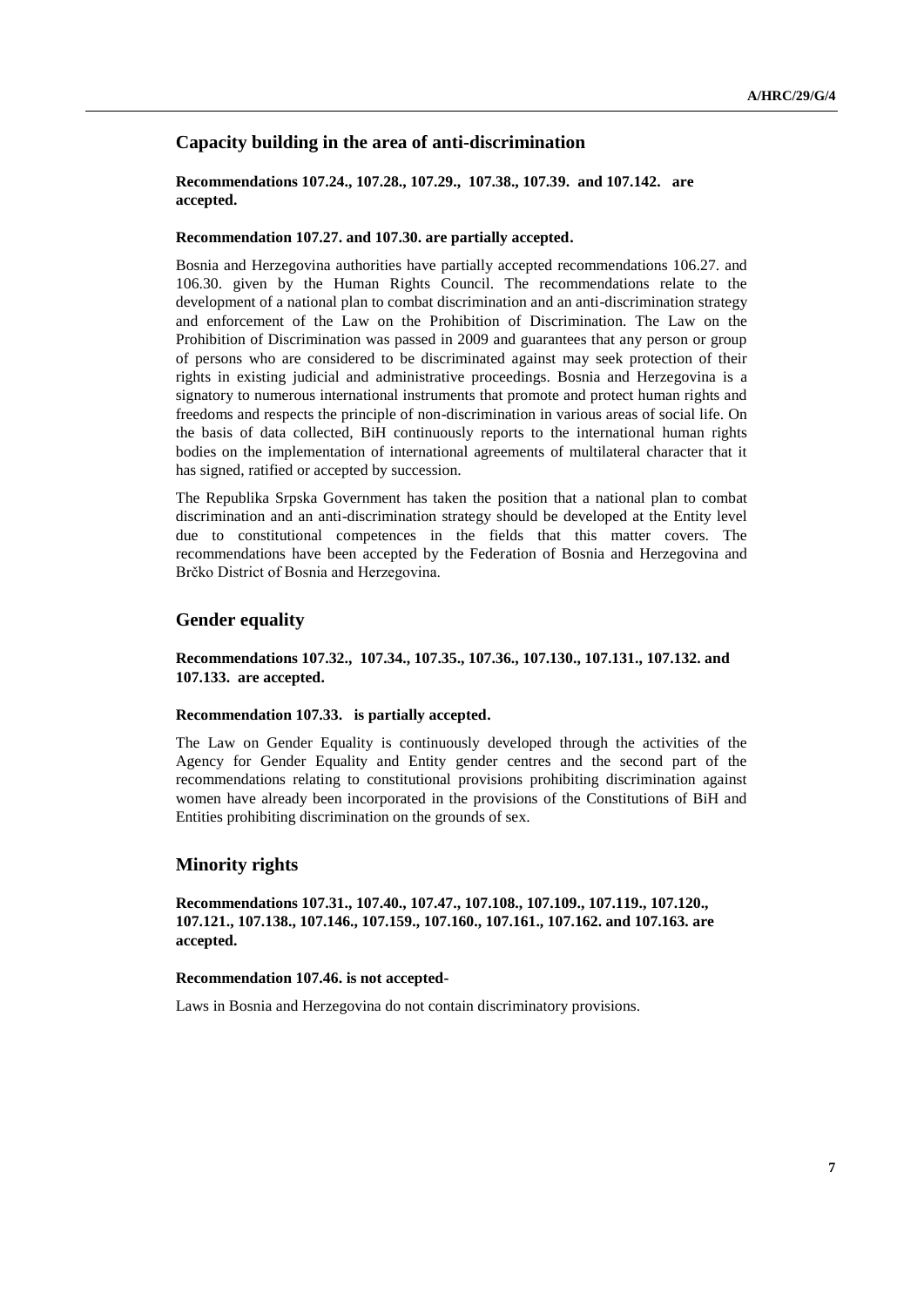# **Hate speech**

### **Recommendations 107.41., 107.42., 107.43. and 107.45. are accepted.**

### **Recommendation 107.44. is partially accepted.**

Bosnia and Herzegovina makes efforts to strengthen legislation to combat incitement to hate and discrimination on the grounds of ethnicity, culture, religion or nationality. The recommendation has been partially accepted as the Republika Srpska Government has taken the position that the most recent amendments to the Criminal Code of the Republika Srpska have already criminalized and punishes hate speech and criminal offenses motivated by hatred. The Government of the Federation of Bosnia and Herzegovina has accepted this recommendation.

## **Freedom of religion**

**Recommendations 107.48., 107.49. and 107.110. are accepted.**

**Recommendation 107.54. is accepted.**

### **Death penalty abolition**

**Recommendations 107.55. and 107.56. are accepted .**

### **Protection from domestic violence**

**Recommendations 107.67., 107.68. and 107.69. are accepted.**

#### **Recommendation 107.65., 107.66. 107.71. and 107.72. are partially accepted.**

Bosnia and Herzegovina has partially accepted this recommendation, given it has established a system of monitoring and implementing the legislation to combat domestic violence and other forms of violence against women, which needs to be strengthened and improved as planned in the future.

Bosnia and Herzegovina carries out activities to develop a framework strategy for the implementation of the Framework Convention for the Prevention and Protection Against Domestic Violence, while basic competences of institutions that will implement the strategy are competences at the level of Entities. The position of the Republika Srpska Government is that it is necessary to adopt guidelines for the implementation of the Convention and each institution should define concrete measures.

Bosnia and Herzegovina is making efforts to harmonize the law on sexual and domestic violence with a view to punishing every act of violence against women, while the Republika Srpska considers that the legal protection is afforded to victims of domestic violence and violence against women through the Criminal Code and the Law on Misdemeanour of RS, so the legal preconditions for zero tolerance for this kind of violence have been created. The present legal solutions are fully in line with international standards in this area.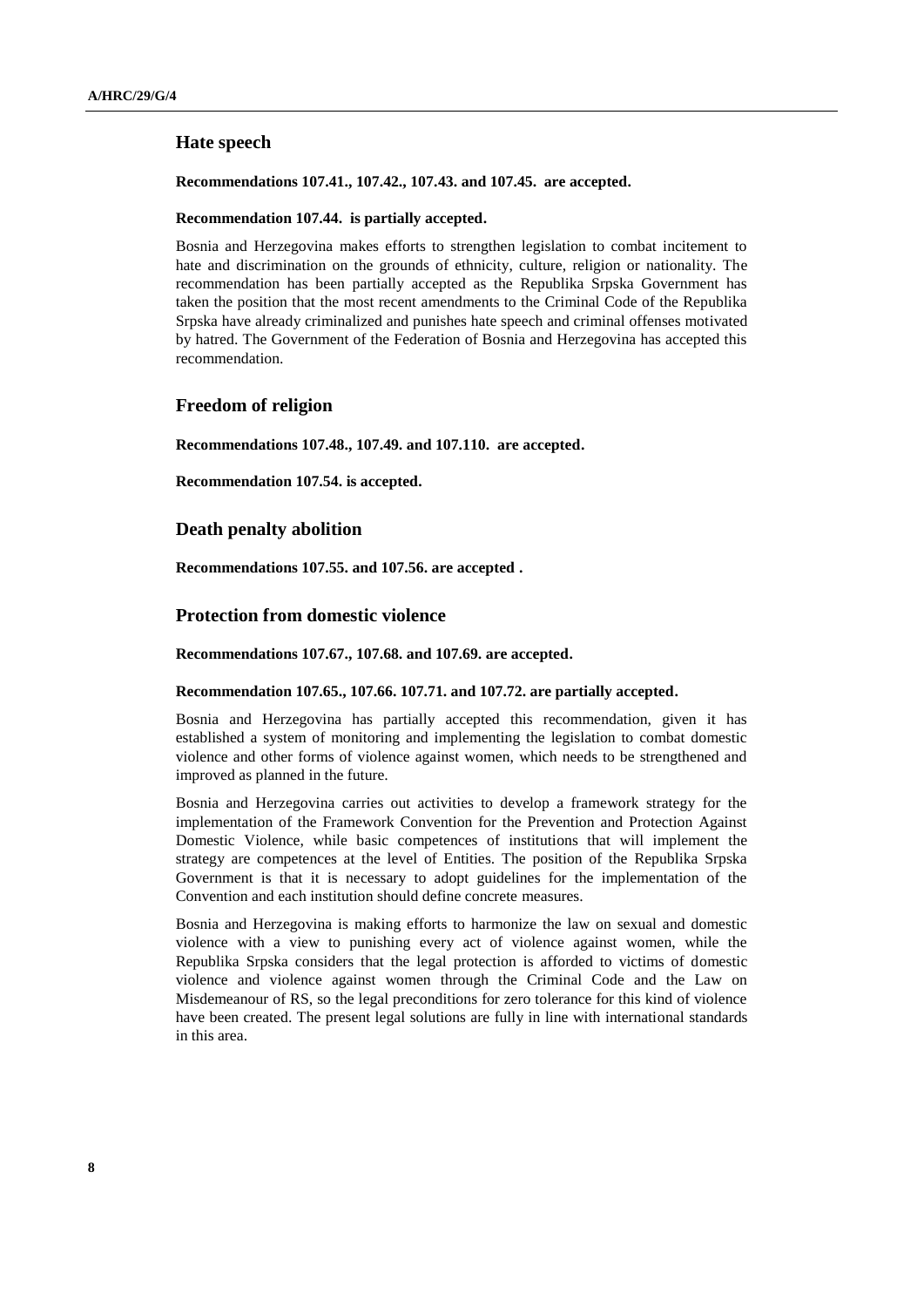# **Trafficking in human beings**

**Recommendations 107.73., 107.76., 107.81., 107.82., 107.83., 107.84., 107.86., 107.87., 107.89., 107.90. and 107.91. are accepted.**

# **Recommendation 107.80. i 107.85. are partially accepted.**

Bosnia and Herzegovina has a system of updating trafficking victims based in the BiH Ministry of Security and a system of support for victims of human trafficking which is funded from the budget of the Ministry of Security for foreign trafficking victims and from the budget of the Ministry for Human Rights and Refugees for national victims of trafficking. The position of the Republika Srpska Government is that the existing data collection system should be adjusted in accordance with responsibilities of other authorities. The recommendation is acceptable insofar it applies to improvement of the system for providing assistance and support to victims of human trafficking.

### **Corruption**

**Recommendations 107.102. and 107.103. are accepted.**

### **Freedom of expression and the free media**

**Recommendations 107.111., 107.112,. 107.113., 107.114., 107.115., 107.116. and 107.117. are accepted.**

#### **Freedom of assembly**

**Recommendation 107.118. is accepted.**

### **Protection of persons with disabilities**

**Recommendations 107.148., 107.149., 107.153., 107.154., 107.157. and 107.158. are accepted.**

### **Recommendation 107.150., 107.151., 107.152., 107.155. and 107.156. are partially accepted.**

The Entities have exclusive competence over the protection of persons with disabilities. The Republika Srpska Government did not support development of a unified National Action Plan in the field of people with disabilities on the basis of the UN Convention on People with Disabilities as BiH had already designed "Disability Policy in Bosnia and Herzegovina" and adopted "Action Plan of the Council of Europe to promote the rights and full participation in society of people with disabilities: Improving the quality of life of people with disabilities in Europe, 206-2015". The Council of Ministers has formed a Council for Persons with Disabilities BiH, as an advisory and coordinating body that helps in monitoring the implementation of the UN Convention for Persons with Disabilities and the Entity governments and BD have already adopted the Strategy for the equalization of opportunities for persons with disabilities and formed bodies to monitor the strategy implementation.